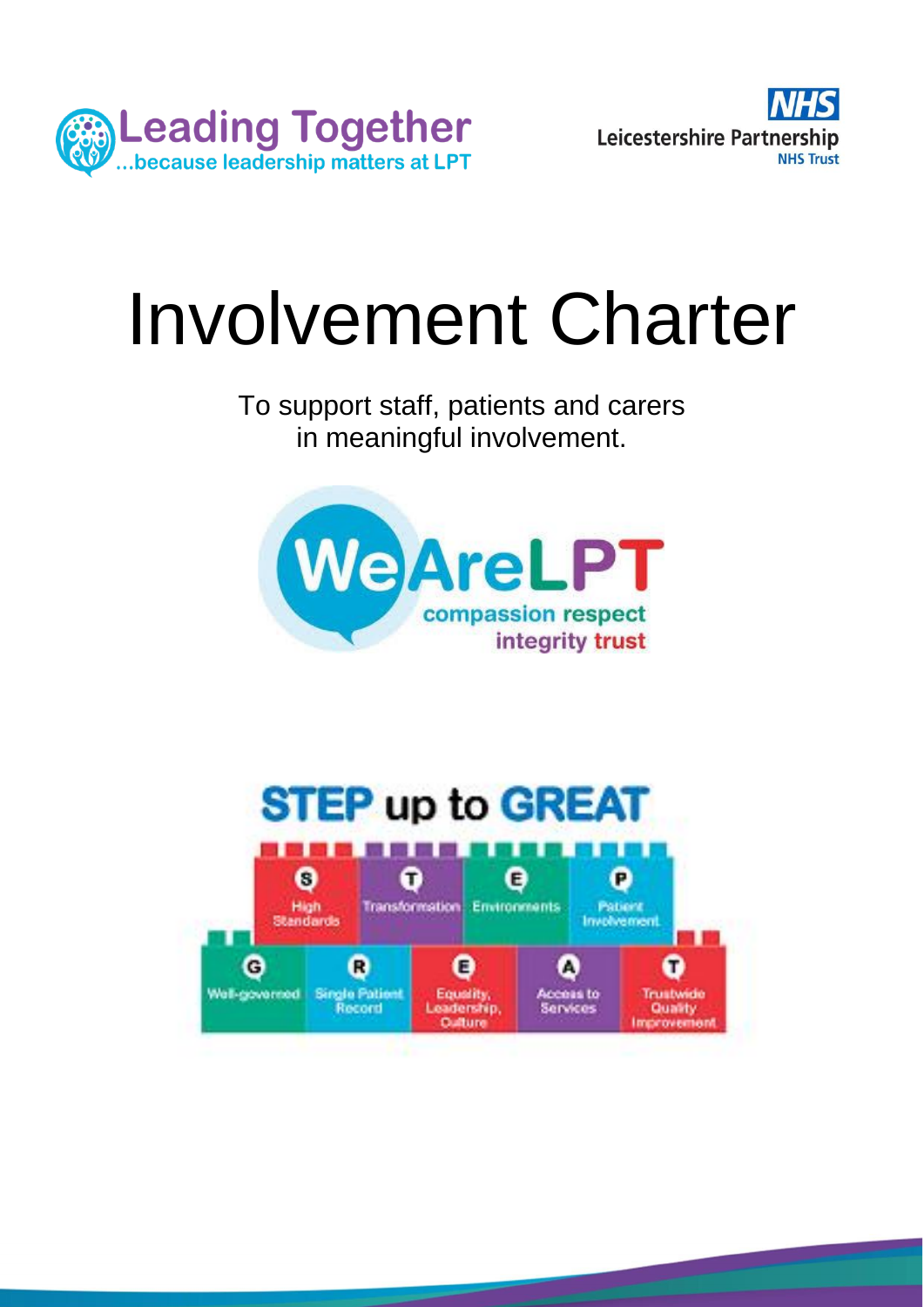This charter has been co-designed with members of the Service Users/Carer Network and sets out ground rules for every virtual/face to face meeting, a code of conduct agreement, and an involvement charter. These set out the things that service users and carers have said were most meaningful to them when attending meetings and getting involved in various projects across the Trust. Every new Service User/Carer Network member will be inducted with this charter and expected to sign up to the values and behaviours within it.

The Involvement Charter is underpinned by the Trust Values and Leadership Behaviours Framework. Every member of LPT staff have been inducted against and is required to adhere to these set of values and behaviours.

**Ground rules** it is important that every Service User/Carer Network member attending meetings/training sessions adheres to the ground rules set out in this charter in order to maintain a safe, secure and comfortable environment for all.

there is commitment from all attendees towards each **Behaviours Framework Code of Conduct** has been created in order to ensure other, to further strengthen relationships within the network and to use the code whilst on involvement activities/placements.

**Involvement Charter** provides every Service User/Carer Network member with the chance to take part in shaping LPT Mental Health and Community Care in a way that suits them. LPT will be open, honest and transparent when engaging with the Service User/Carer Network in listening and responding to the needs of the members within our local communities. LPT will actively involve, and use information provided by this network to inform service delivery, improvement, and provide outcomes to their feedback.

**Involvement definition:** Patient and Public involvement is the way in which patients, the public, service users and carers can:

- Influence their own care and treatment.
- Have a say in the way services are designed and run.
- Use lived experience to help bring about improvements to the way care is being provided.

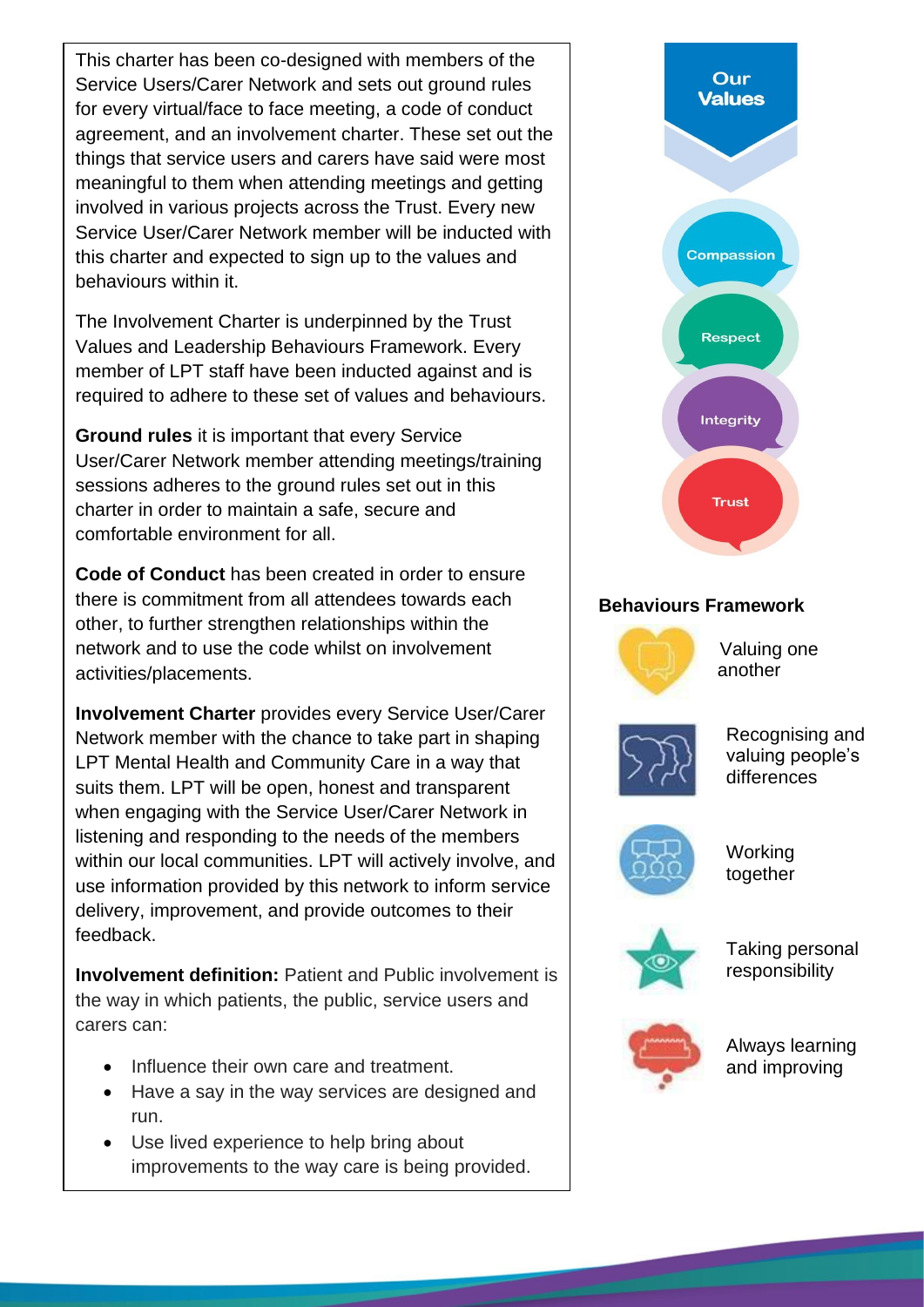# **Ground Rules**

Ground rules have been created as an outcome to exploring with Service User/Carer Network members what matters most to them when creating a productive, safe and secure virtual/face to face meeting environment.

- **Ground rules to be visible at every meeting.**
- **All attendees are required to maintain a safe, secure and comfortable environment for all.**
- **All attendees maintain confidentiality.**
- **Do not speak over one another; raise hands to speak. Chair to ask in order.**
- **Agree to disagree and listen with an open mind.**
- **Stick to relevant topic and offer appropriate contributions.**
- **Keep meetings to an agreed time limit (3hrs face to face/2hrs virtually. Not including events or conferences)**
- **Phones on silent**
- **Chair and Facilitator to manage the meeting (alternatively manage chat box in virtual meetings)**
- **20 minute de-brief at the end of each session.**
- **Welcome all new Service User/Carer network members and guests.**
- **Ensure everyone participating in discussions feels psychological safe around the subject matter and processes.**
- **This is a working document and may be added to or amended as and when the need arises.**

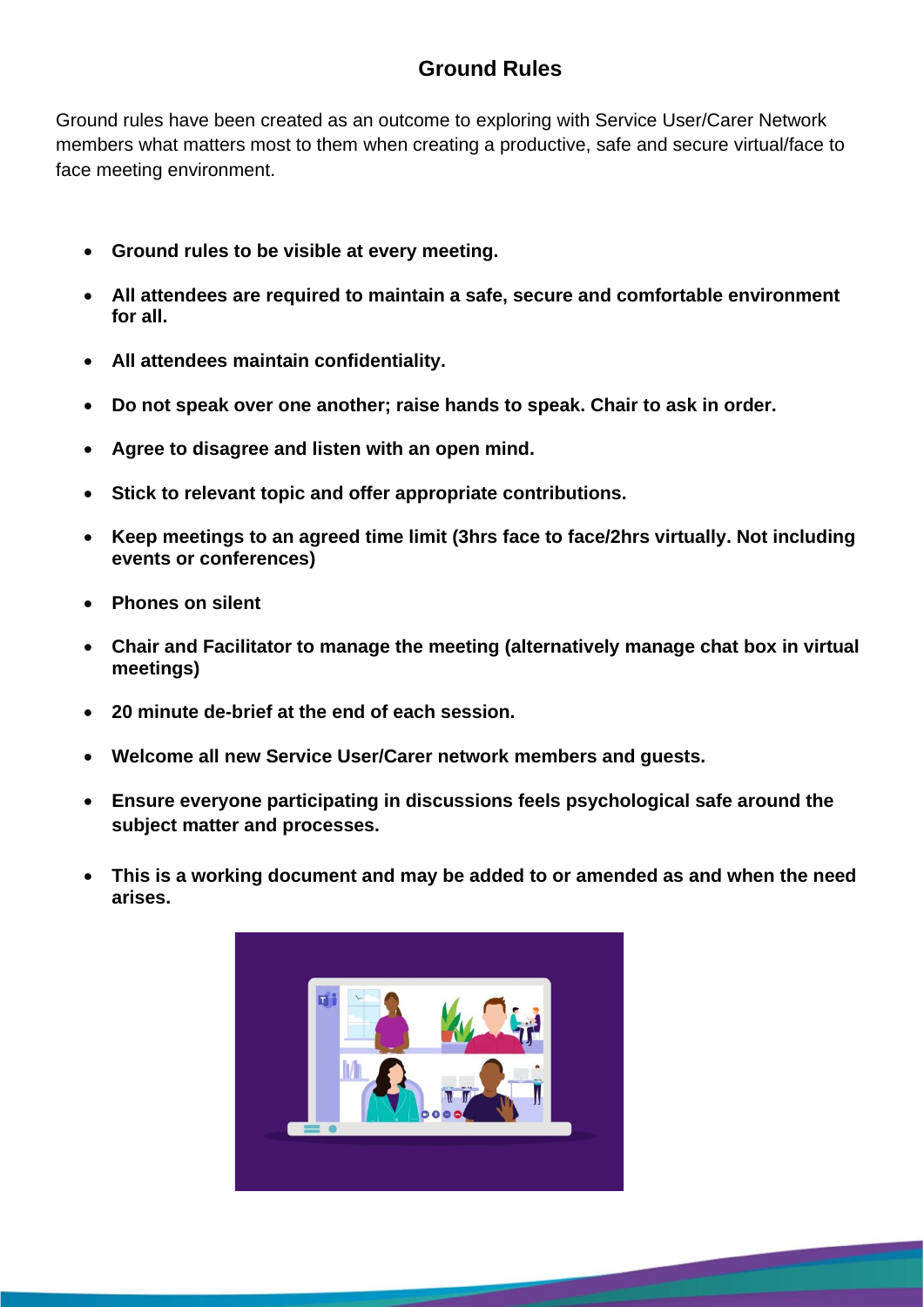# **Code of Conduct Agreement**

This code of conduct agreement provides the Service User/Carer Network members with a set of values and principles that underpin what matters most. These principles are set out as follows:

- 1. **Adhere to LPT Trust Values and Leadership Behaviours –** it is important to staff, service users and carers that all our interactions are underpinned by the Trusts values and leadership behaviours as staff and service users/carers have found these values and behaviours to be important to them.
- 2. **Value each individual's contribution and opportunities –** we will recognise that everyone may contribute in different ways, and have different experiences, and we will understand that people may get involved in opportunities which may not be open to everyone.
- 3. **Respect each other's differing views, culture and identity –** everyone will have the opportunity to share and will do so without judgement, including differing views.
- 4. **Listen with an open mind –** some of our work will involve being open and honest about experiences and dealing with sometimes tough and emotive topics, please listen and respond without judgement.
- 5. **Open, honest and transparent communication (for all involved) –** it is important that communication is constant, and everyone involved is kept in the loop of what is happening. This includes being honest when things do not go to plan. This also includes raising any issues and or enquiries with the Patient Experience and Involvement Team.
- 6. **Maintain confidentiality (what is discussed at meetings, stays in meetings) –** it is important that all Service User/Carer Network members adhere to confidentiality and only share information when consent has been gained. Disclosures will be made where there are safeguarding concerns and this will be discussed with the individual involved.
- 7. **Explain Acronyms first –** all attendees will refrain from using jargon and acronyms where possible and will always explain these in meetings to ensure everyone understands.
- 8. **Welcome all new Service User/Carer Network members and guests –** all new members will be inducted and signed up to the involvement charter.
- 9. **Adhering to Service User/Carer Network Code of Conduct -** Any person not adhering to the code of conduct can mean they are stood down from current and future involvement opportunities.